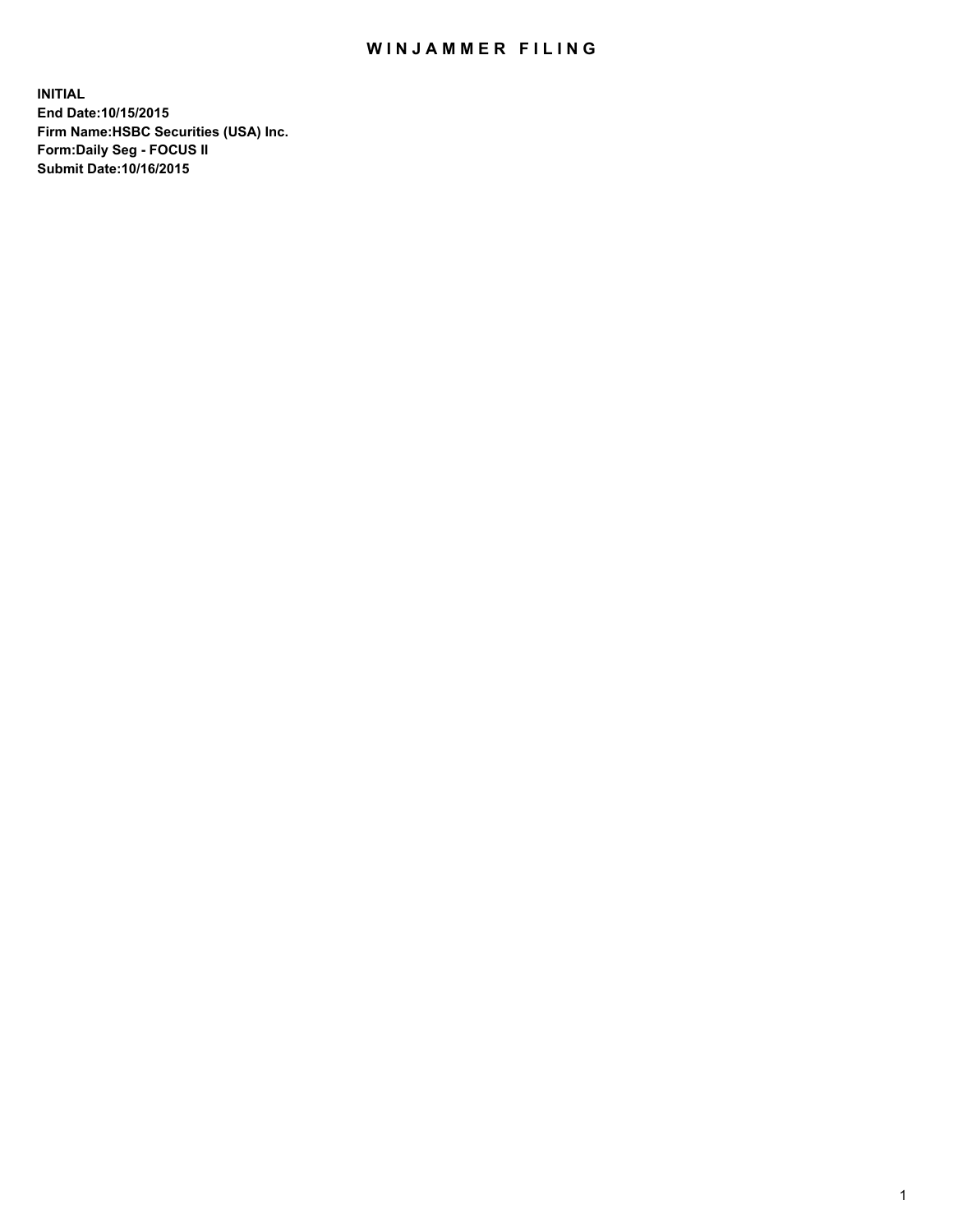## **INITIAL End Date:10/15/2015 Firm Name:HSBC Securities (USA) Inc. Form:Daily Seg - FOCUS II Submit Date:10/16/2015 Daily Segregation - Cover Page**

| Name of Company<br><b>Contact Name</b><br><b>Contact Phone Number</b><br><b>Contact Email Address</b>                                                                                                                                                                                                                         | <b>HSBC Securities (USA) Inc.</b><br>Steven richardson<br>212-525-6445<br>steven.richardson@us.hsbc.com |
|-------------------------------------------------------------------------------------------------------------------------------------------------------------------------------------------------------------------------------------------------------------------------------------------------------------------------------|---------------------------------------------------------------------------------------------------------|
| FCM's Customer Segregated Funds Residual Interest Target (choose one):<br>a. Minimum dollar amount: ; or<br>b. Minimum percentage of customer segregated funds required: % ; or<br>c. Dollar amount range between: and; or<br>d. Percentage range of customer segregated funds required between:% and%.                       | 110,000,000<br><u>0</u><br>0 <sub>0</sub><br>0 <sub>0</sub>                                             |
| FCM's Customer Secured Amount Funds Residual Interest Target (choose one):<br>a. Minimum dollar amount: ; or<br>b. Minimum percentage of customer secured funds required:%; or<br>c. Dollar amount range between: and; or<br>d. Percentage range of customer secured funds required between:% and%.                           | 10,000,000<br><u>0</u><br>0 <sub>0</sub><br>0 <sub>0</sub>                                              |
| FCM's Cleared Swaps Customer Collateral Residual Interest Target (choose one):<br>a. Minimum dollar amount: ; or<br>b. Minimum percentage of cleared swaps customer collateral required:%; or<br>c. Dollar amount range between: and; or<br>d. Percentage range of cleared swaps customer collateral required between:% and%. | 90,000,000<br><u>0</u><br>0 <sub>0</sub><br>0 <sub>0</sub>                                              |

Attach supporting documents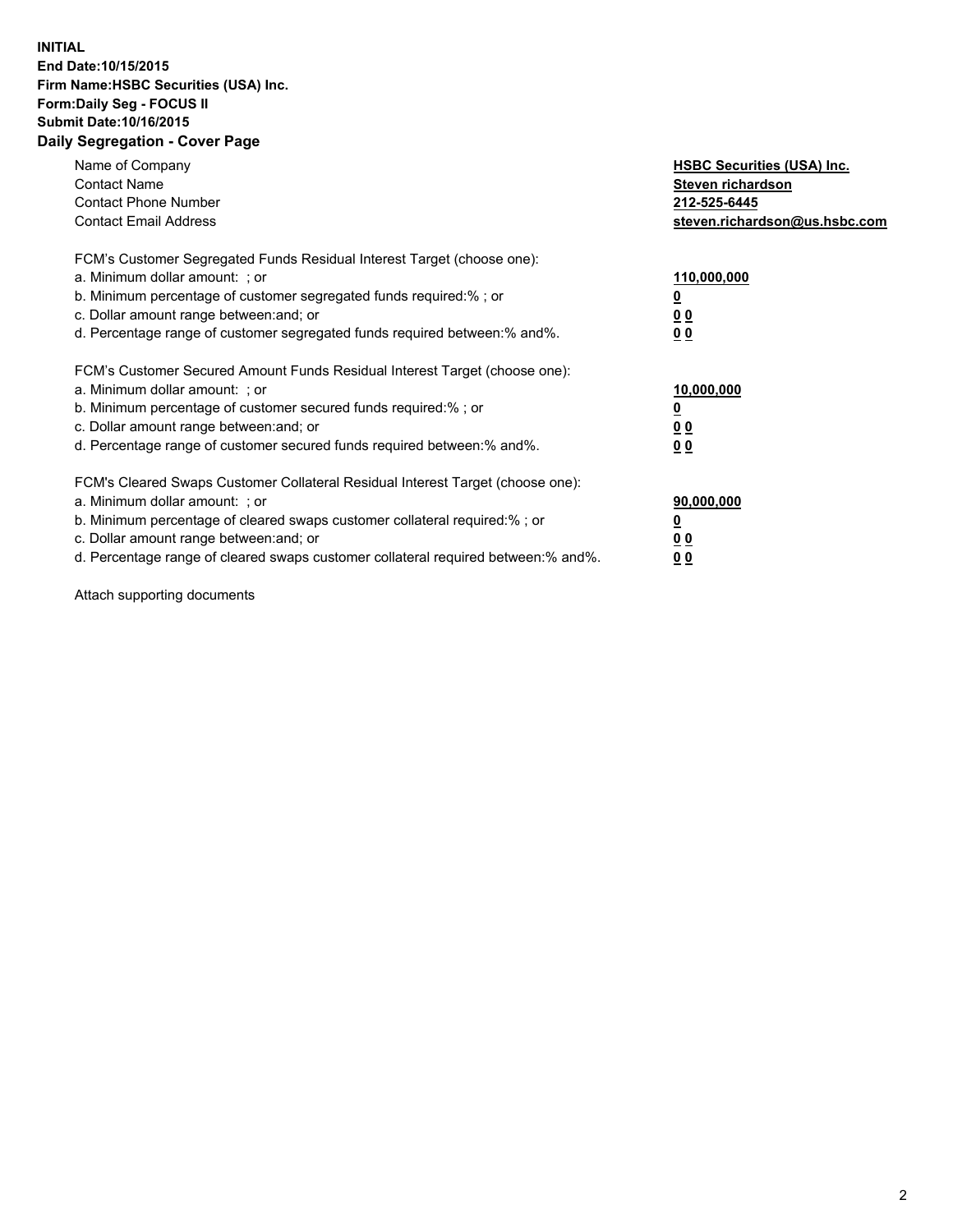**INITIAL End Date:10/15/2015 Firm Name:HSBC Securities (USA) Inc. Form:Daily Seg - FOCUS II Submit Date:10/16/2015**

## **Daily Segregation - Secured Amounts**

|     | Foreign Futures and Foreign Options Secured Amounts                                                        |                                |
|-----|------------------------------------------------------------------------------------------------------------|--------------------------------|
|     | Amount required to be set aside pursuant to law, rule or regulation of a foreign                           | $0$ [7305]                     |
|     | government or a rule of a self-regulatory organization authorized thereunder                               |                                |
| 1.  | Net ledger balance - Foreign Futures and Foreign Option Trading - All Customers                            |                                |
|     | A. Cash                                                                                                    | 82,712,434 [7315]              |
|     | B. Securities (at market)                                                                                  | 118,461,783 [7317]             |
| 2.  | Net unrealized profit (loss) in open futures contracts traded on a foreign board of trade                  | -21,259,990 [7325]             |
| 3.  | Exchange traded options                                                                                    |                                |
|     | a. Market value of open option contracts purchased on a foreign board of trade                             | $0$ [7335]                     |
|     | b. Market value of open contracts granted (sold) on a foreign board of trade                               | $0$ [7337]                     |
| 4.  | Net equity (deficit) (add lines 1.2. and 3.)                                                               | 179,914,227 [7345]             |
| 5.  | Account liquidating to a deficit and account with a debit balances - gross amount                          | 1,154,037 [7351]               |
|     | Less: amount offset by customer owned securities                                                           | -619,772 [7352] 534,265 [7354] |
| 6.  | Amount required to be set aside as the secured amount - Net Liquidating Equity                             | 180,448,492 [7355]             |
|     | Method (add lines 4 and 5)                                                                                 |                                |
| 7.  | Greater of amount required to be set aside pursuant to foreign jurisdiction (above) or line                | 180,448,492 [7360]             |
|     | 6.                                                                                                         |                                |
|     | FUNDS DEPOSITED IN SEPARATE REGULATION 30.7 ACCOUNTS                                                       |                                |
| 1.  | Cash in banks                                                                                              |                                |
|     | A. Banks located in the United States                                                                      | 28,945,968 [7500]              |
|     | B. Other banks qualified under Regulation 30.7                                                             | 0 [7520] 28,945,968 [7530]     |
| 2.  | Securities                                                                                                 |                                |
|     | A. In safekeeping with banks located in the United States                                                  | 71,562,364 [7540]              |
|     | B. In safekeeping with other banks qualified under Regulation 30.7                                         | 0 [7560] 71,562,364 [7570]     |
| 3.  | Equities with registered futures commission merchants                                                      |                                |
|     | A. Cash                                                                                                    | $0$ [7580]                     |
|     | <b>B.</b> Securities                                                                                       | $0$ [7590]                     |
|     | C. Unrealized gain (loss) on open futures contracts                                                        | $0$ [7600]                     |
|     | D. Value of long option contracts                                                                          | $0$ [7610]                     |
|     | E. Value of short option contracts                                                                         | 0 [7615] 0 [7620]              |
| 4.  | Amounts held by clearing organizations of foreign boards of trade                                          |                                |
|     | A. Cash                                                                                                    | $0$ [7640]                     |
|     | <b>B.</b> Securities                                                                                       | $0$ [7650]                     |
|     | C. Amount due to (from) clearing organization - daily variation                                            | $0$ [7660]                     |
|     | D. Value of long option contracts                                                                          | $0$ [7670]                     |
|     | E. Value of short option contracts                                                                         | 0 [7675] 0 [7680]              |
| 5.  | Amounts held by members of foreign boards of trade                                                         |                                |
|     | A. Cash                                                                                                    | 115,987,705 [7700]             |
|     | <b>B.</b> Securities                                                                                       | 46,899,419 [7710]              |
|     | C. Unrealized gain (loss) on open futures contracts                                                        | -21,259,990 [7720]             |
|     | D. Value of long option contracts                                                                          | 0 [7730]                       |
|     | E. Value of short option contracts                                                                         | 0 [7735] 141,627,134 [7740]    |
| 6.  | Amounts with other depositories designated by a foreign board of trade                                     | 0 [7760]                       |
| 7.  | Segregated funds on hand                                                                                   | $0$ [7765]                     |
| 8.  | Total funds in separate section 30.7 accounts                                                              | 242,135,466 [7770]             |
| 9.  | Excess (deficiency) Set Aside for Secured Amount (subtract line 7 Secured Statement<br>Page 1 from Line 8) | 61,686,974 [7380]              |
| 10. | Management Target Amount for Excess funds in separate section 30.7 accounts                                | 10,000,000 [7780]              |
| 11. | Excess (deficiency) funds in separate 30.7 accounts over (under) Management Target                         | 51,686,974 [7785]              |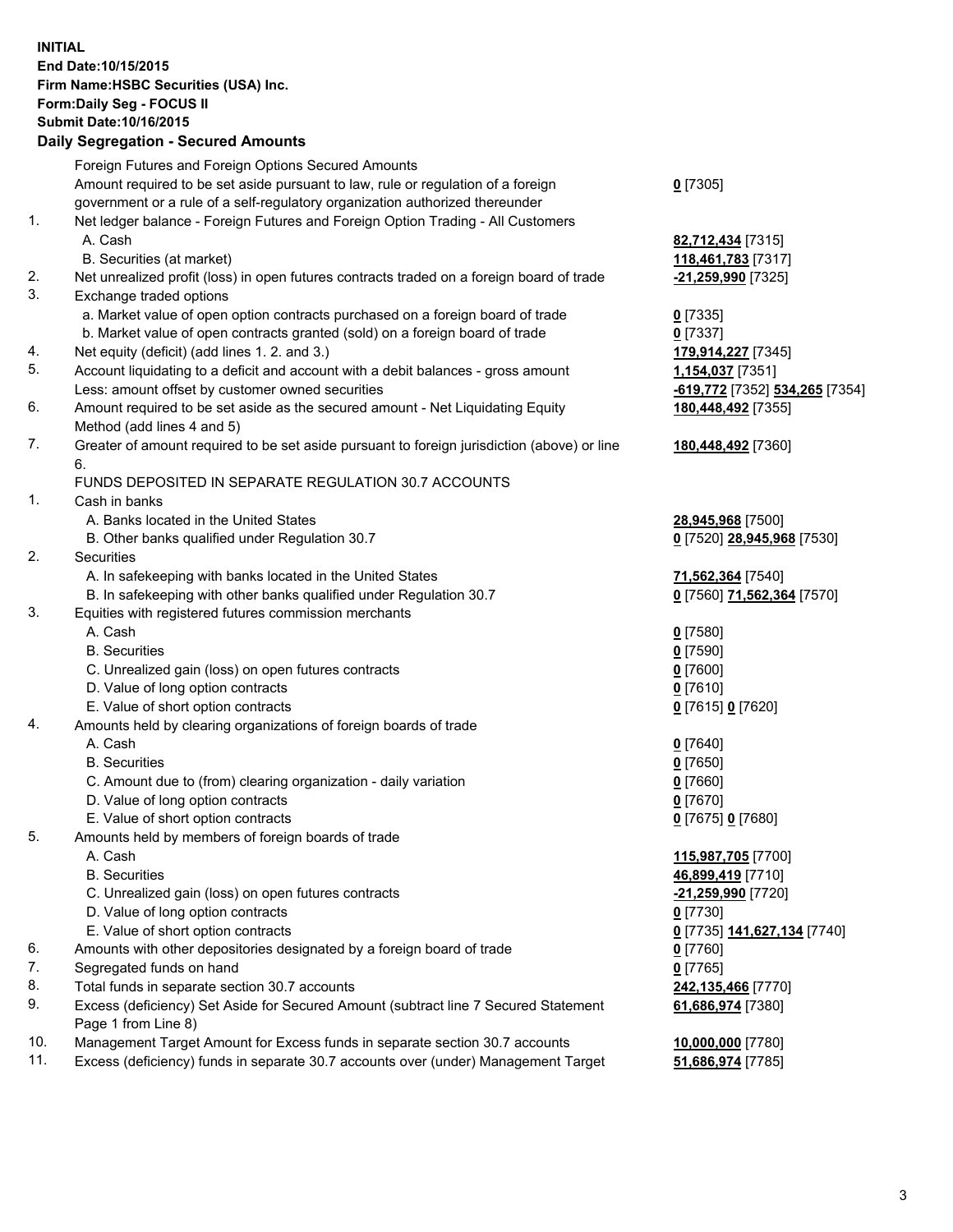**INITIAL End Date:10/15/2015 Firm Name:HSBC Securities (USA) Inc. Form:Daily Seg - FOCUS II Submit Date:10/16/2015 Daily Segregation - Segregation Statement** SEGREGATION REQUIREMENTS(Section 4d(2) of the CEAct) 1. Net ledger balance A. Cash **305,070,084** [7010] B. Securities (at market) **967,875,945** [7020] 2. Net unrealized profit (loss) in open futures contracts traded on a contract market **111,325,921** [7030] 3. Exchange traded options A. Add market value of open option contracts purchased on a contract market **137,452,353** [7032] B. Deduct market value of open option contracts granted (sold) on a contract market **-19,443,772** [7033] 4. Net equity (deficit) (add lines 1, 2 and 3) **1,502,280,531** [7040] 5. Accounts liquidating to a deficit and accounts with debit balances - gross amount **15,338,198** [7045] Less: amount offset by customer securities **-15,000,773** [7047] **337,425** [7050] 6. Amount required to be segregated (add lines 4 and 5) **1,502,617,956** [7060] FUNDS IN SEGREGATED ACCOUNTS 7. Deposited in segregated funds bank accounts A. Cash **141,083,374** [7070] B. Securities representing investments of customers' funds (at market) **0** [7080] C. Securities held for particular customers or option customers in lieu of cash (at market) **260,132,707** [7090] 8. Margins on deposit with derivatives clearing organizations of contract markets A. Cash **30,038,346** [7100] B. Securities representing investments of customers' funds (at market) **212,853,149** [7110] C. Securities held for particular customers or option customers in lieu of cash (at market) **707,743,238** [7120] 9. Net settlement from (to) derivatives clearing organizations of contract markets **77,784,749** [7130] 10. Exchange traded options A. Value of open long option contracts **137,452,353** [7132] B. Value of open short option contracts **-19,443,772** [7133] 11. Net equities with other FCMs A. Net liquidating equity **95,058,332** [7140] B. Securities representing investments of customers' funds (at market) **0** [7160] C. Securities held for particular customers or option customers in lieu of cash (at market) **0** [7170] 12. Segregated funds on hand **0** [7150] 13. Total amount in segregation (add lines 7 through 12) **1,642,702,476** [7180] 14. Excess (deficiency) funds in segregation (subtract line 6 from line 13) **140,084,520** [7190] 15. Management Target Amount for Excess funds in segregation **110,000,000** [7194]

16. Excess (deficiency) funds in segregation over (under) Management Target Amount Excess

**30,084,520** [7198]